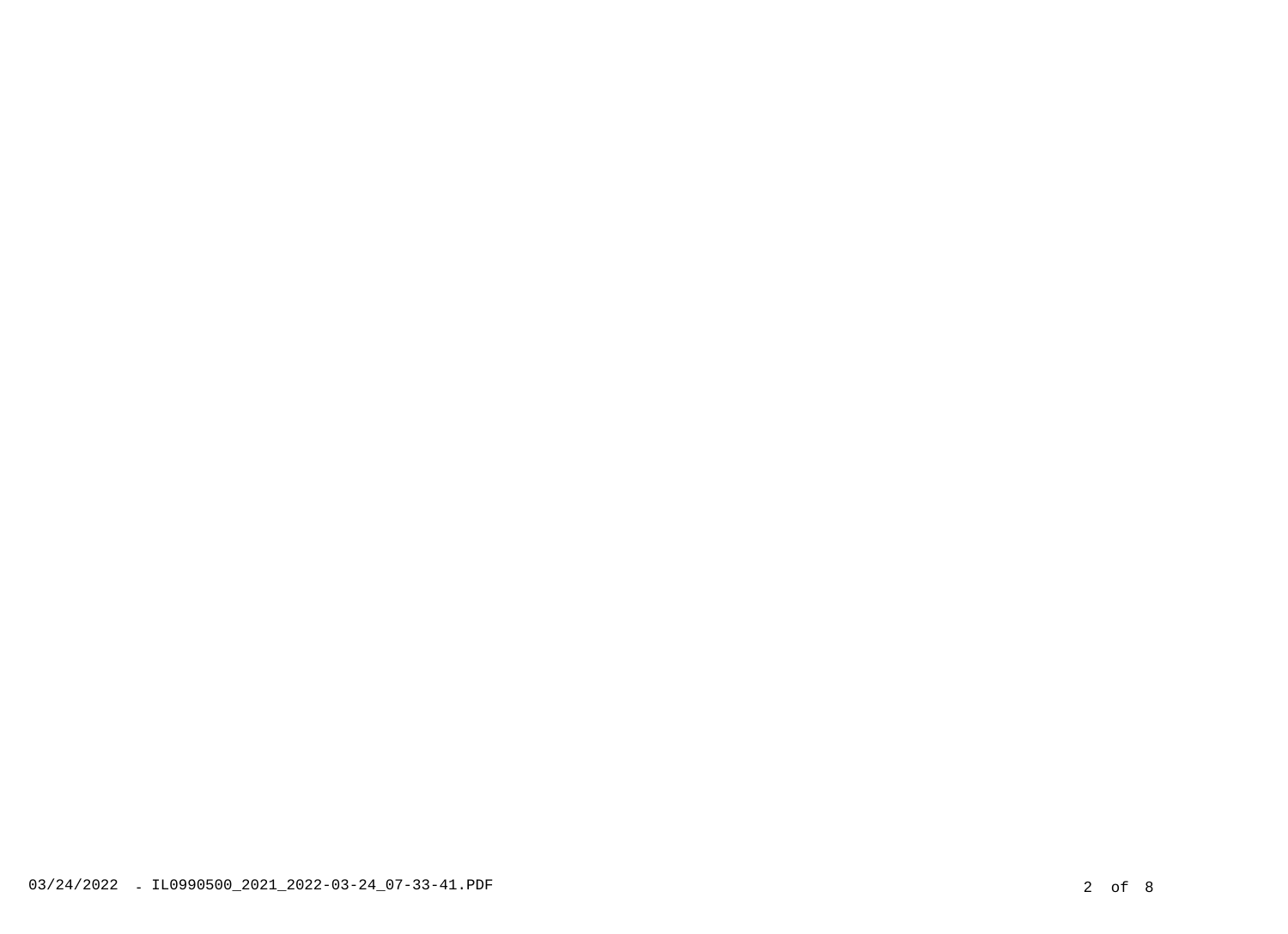#### Source Water Information

| Source Water Name | Type of Water | Report Status Location |                            |
|-------------------|---------------|------------------------|----------------------------|
| WELL 4 (11483)    | GW            | <b>Active</b>          | TENTH ST NEXT TO STANDPIPE |
| WELL 5 (11484)    | GW            | Active                 | BEST ST NEXT GSR           |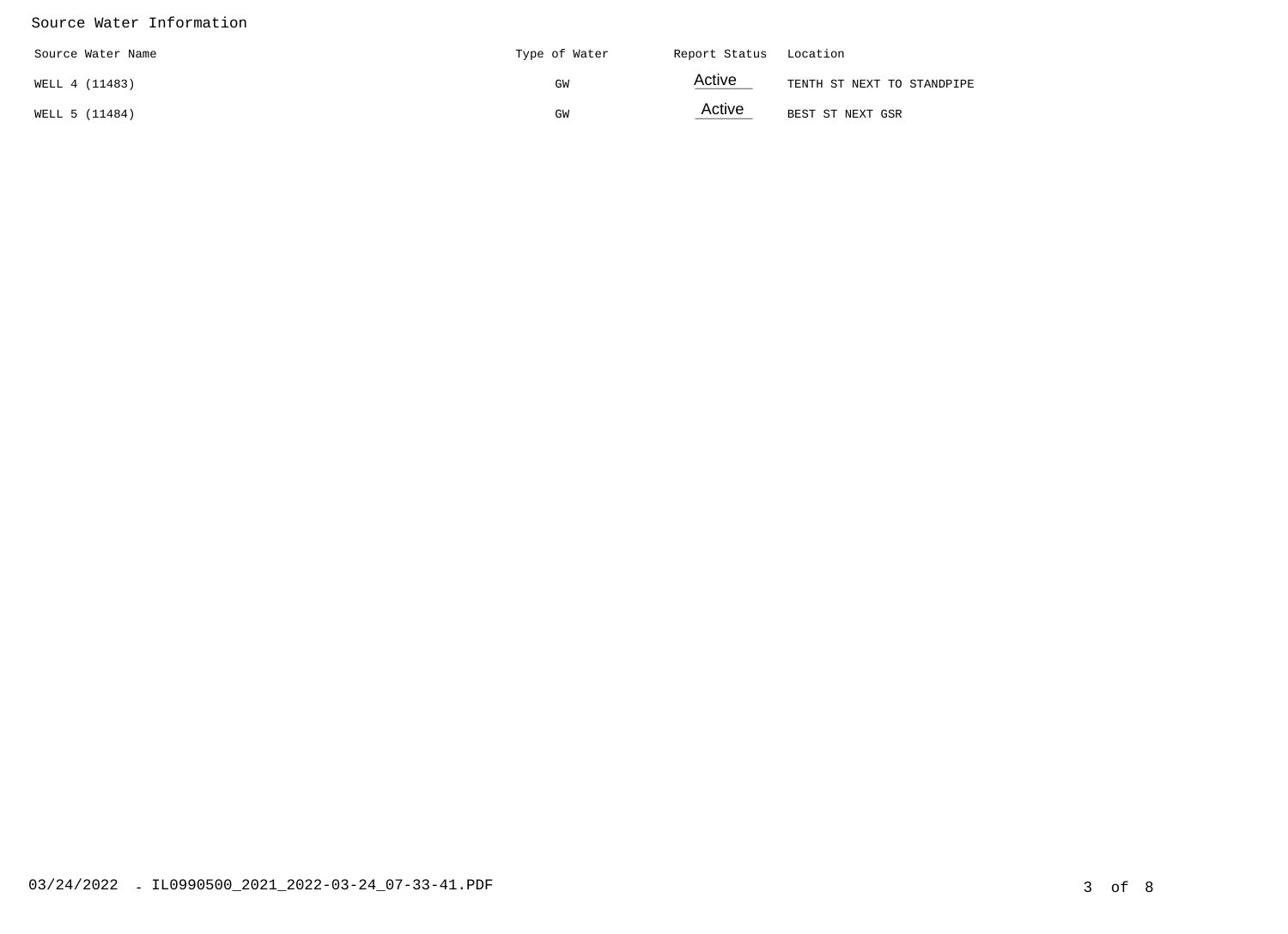#### Source Water Assessment

We want our valued customers to be informed about their water quality. If you would like to learn more, please feel welcome to attend any of our regularly scheduled meetings. The source water assessment for our supply has been completed by the Illinois EPA. If you would like a copy of this information, please stopby City Hall or call our water operator at \_**815-795-4000**\_\_\_\_. To view a summary version of the completed Source Water Assessments, including: Importance of Source Water; Susceptibility to Contamination Determination; and documentation/recommendation of Source Water Protection Efforts, you may access the Illinois EPAwebsite at http://www.epa.state.il.us/cgi-bin/wp/swap-fact-sheets.pl.

Source of Water: MARSEILLESBased on information obtained in a Well Site Survey published in 1994 by the Illinois EPA, several potential secondary sources arelocated within 1,000 feet of Well #3. Based on information provided by Marseilles officials Consumer Marathon Oil (map code 05028), Lee Chevrolet (map code 05025), Fashionaire Career apparel (map code 050240, and Valley Metal Product (map code 05023) are all out of business, Marseilles Catering (map code 11176)is now Fairview Auto Repair, and the underground tanks (map code 05031) have been removed. Allender Buick (map code 05029) is now Terry Bentz Buick. Fashionaire (map code 05024) is now Clover Business Products, a manufacturer of refill printer cartridges for laser printers.The Illinois EPA has determinedthat the Marseilles Community Water Supply's source water is not suspectibile to contamination. This determination is based on a number of criteria including; monitoring conducted at the wells; monitoring conducted at the entry point to the distribution system; and available hydrogeologic data on the wells.Furthermore, in anticipation of the U.S. EPA's proposed Ground Water Rule, the Illinois EPA has determined that the Marseilles Community Water Supply is not vulnerable to viral contamination. This determination is based upon the evaluation of the following criteria during the Vulnerability Waiver Process:the community's wells are properly constructed with sound integrity and proper siting conditions; a hydraulic barrier exists which should prevent pathogen movement; all potential routes and sanitary defects have been mitigated such that the source water is adequately protected; monitoring data did not indicate a history of disease outbreak; and the sanitary survey of the water supply did not indicate a viral contamination threat. Because the community's wells areconstructed in a confined aquifer, which should prevent the movement of pathogens into the wells, well hydraulics were not considered to be a significantfactor in the susceptibility determination. Hence, well hydraulics were not evaluated for this system ground water supply.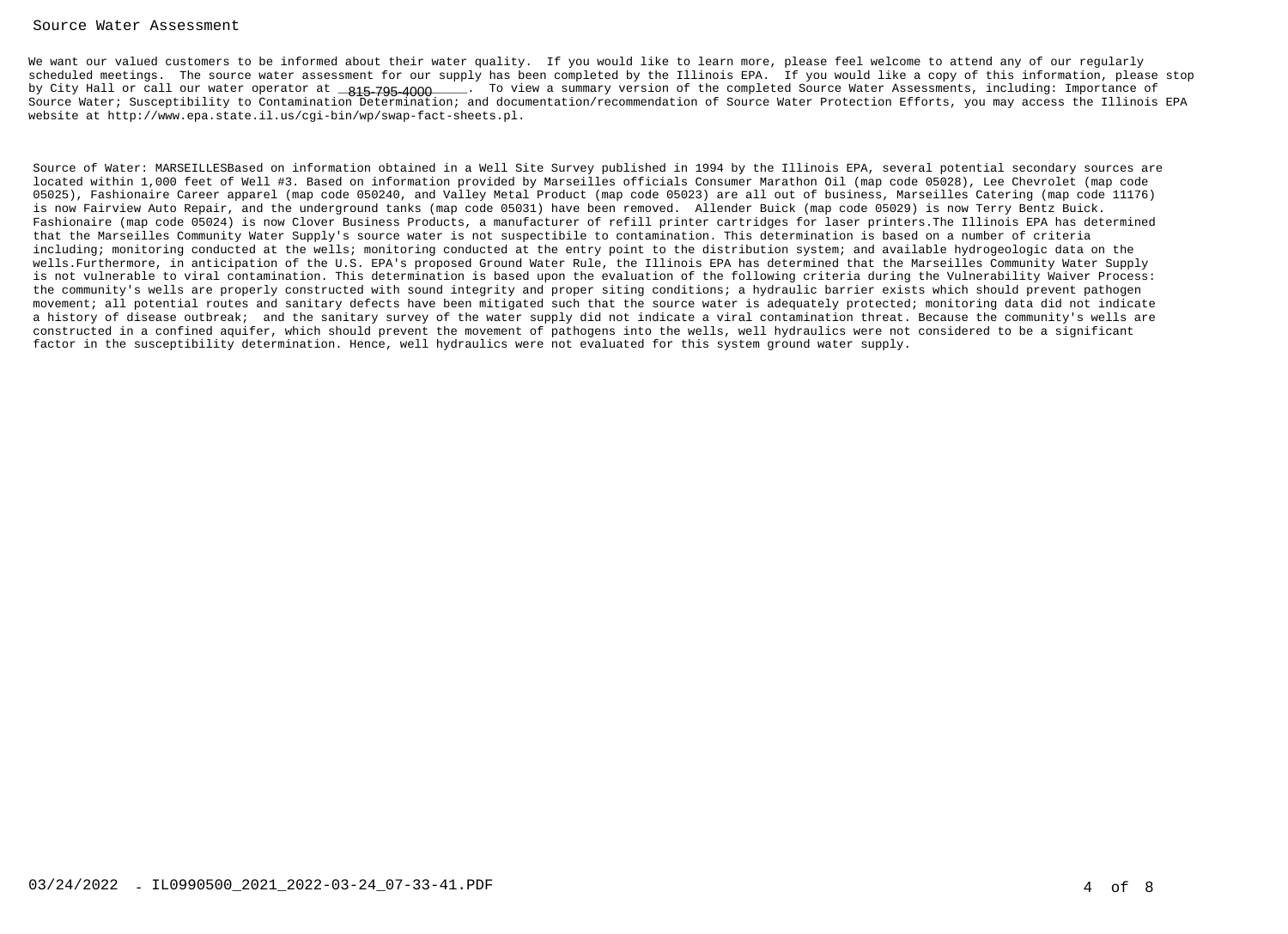#### **2021Regulated Contaminants Detected**

### **Lead and Copper**

Definitions:

 Action Level Goal (ALG): The level of a contaminant in drinking water below which there is no known or expected risk to health. ALGs allow for a margin ofsafety.

| Action Level: The concentration of a contaminant which, if exceeded, triggers treatment or other requirements which a water system must follow. |  |  |  |
|-------------------------------------------------------------------------------------------------------------------------------------------------|--|--|--|
|                                                                                                                                                 |  |  |  |

| Lead and Copper | Date Sampled | MCLG | Action Level<br>(AL) | 90th<br>Percentile | # Sites Over <br>AL | Units | Violation | Likely Source of Contamination                                                                                |
|-----------------|--------------|------|----------------------|--------------------|---------------------|-------|-----------|---------------------------------------------------------------------------------------------------------------|
| Copper          | 07/22/2020   | 1.3  |                      | 0.517              |                     | ppm   |           | Erosion of natural deposits; Leaching from<br>wood preservatives; Corrosion of household<br>plumbing systems. |
| Lead            | 07/22/2020   |      |                      | 1.13               |                     | ppb   |           | Corrosion of household plumbing systems;<br>Erosion of natural deposits.                                      |

#### **Water Quality Test Results**

| Definitions:                                          | The following tables contain scientific terms and measures, some of which may require explanation.                                                                                                                                                                         |
|-------------------------------------------------------|----------------------------------------------------------------------------------------------------------------------------------------------------------------------------------------------------------------------------------------------------------------------------|
| Avq:                                                  | Regulatory compliance with some MCLs are based on running annual average of monthly samples.                                                                                                                                                                               |
| Level 1 Assessment:                                   | A Level 1 assessment is a study of the water system to identify potential problems and determine (if possible) why<br>total coliform bacteria have been found in our water system.                                                                                         |
| Level 2 Assessment:                                   | A Level 2 assessment is a very detailed study of the water system to identify potential problems and determine (if<br>possible) why an E. coli MCL violation has occurred and/or why total coliform bacteria have been found in our water<br>system on multiple occasions. |
| Maximum Contaminant Level or MCL:                     | The highest level of a contaminant that is allowed in drinking water. MCLs are set as close to the MCLGs as feasible<br>using the best available treatment technology.                                                                                                     |
| Maximum Contaminant Level Goal or MCLG:               | The level of a contaminant in drinking water below which there is no known or expected risk to health. MCLGs allow<br>for a margin of safety.                                                                                                                              |
| Maximum residual disinfectant level or<br>MRDL:       | The highest level of a disinfectant allowed in drinking water. There is convincing evidence that addition of a<br>disinfectant is necessary for control of microbial contaminants.                                                                                         |
| Maximum residual disinfectant level<br>goal or MRDLG: | The level of a drinking water disinfectant below which there is no known or expected risk to health. MRDLGs do not<br>reflect the benefits of the use of disinfectants to control microbial contaminants.                                                                  |
| na:                                                   | not applicable.                                                                                                                                                                                                                                                            |
| $m$ rem:                                              | millirems per year (a measure of radiation absorbed by the body)                                                                                                                                                                                                           |
| $ppb$ :                                               | micrograms per liter or parts per billion - or one ounce in 7,350,000 gallons of water.                                                                                                                                                                                    |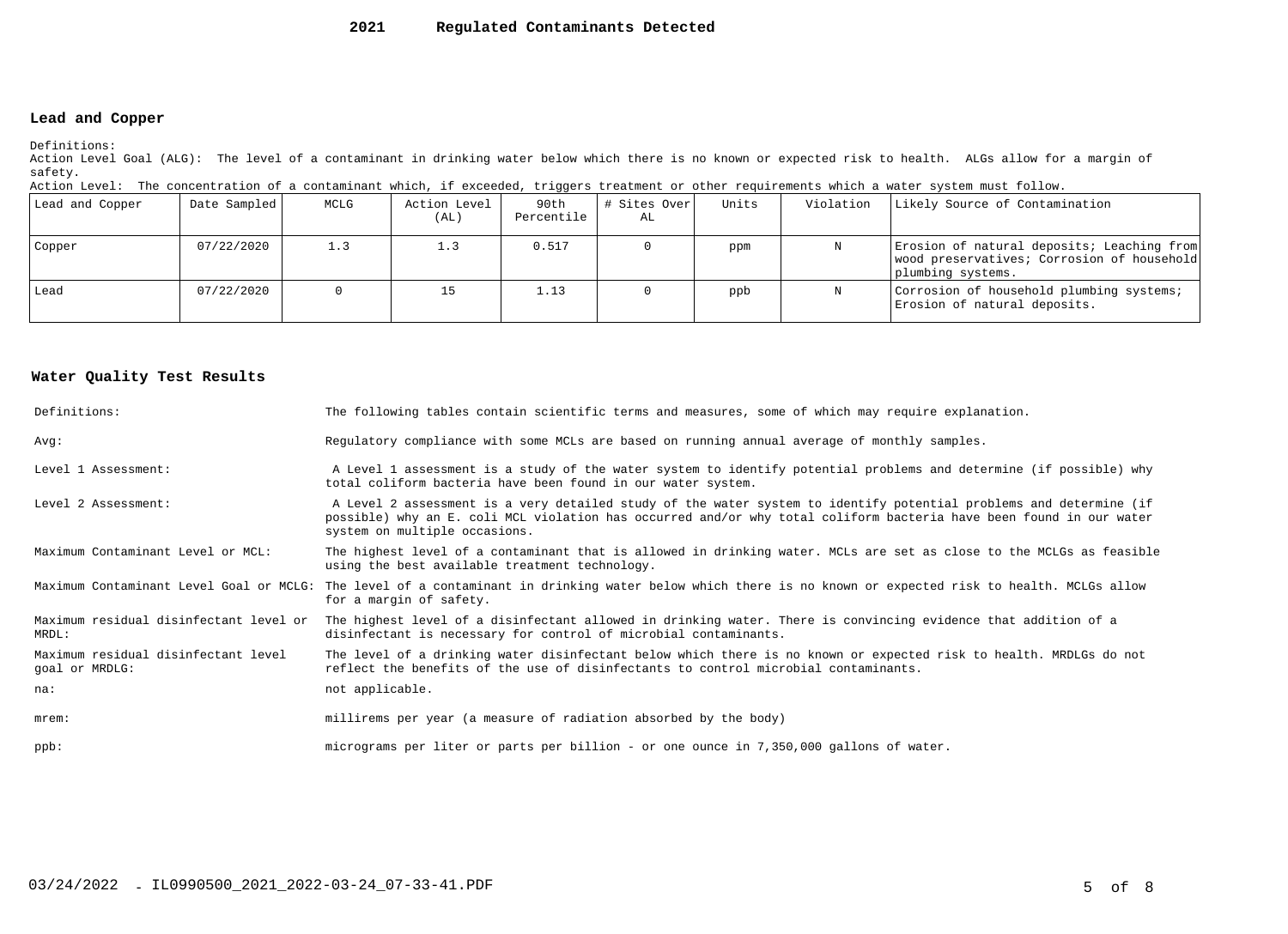## **Water Quality Test Results**

| ppm:                       | milligrams per liter or parts per million - or one ounce in 7,350 gallons of water. |  |
|----------------------------|-------------------------------------------------------------------------------------|--|
| Treatment Technique or TT: | A required process intended to reduce the level of a contaminant in drinking water. |  |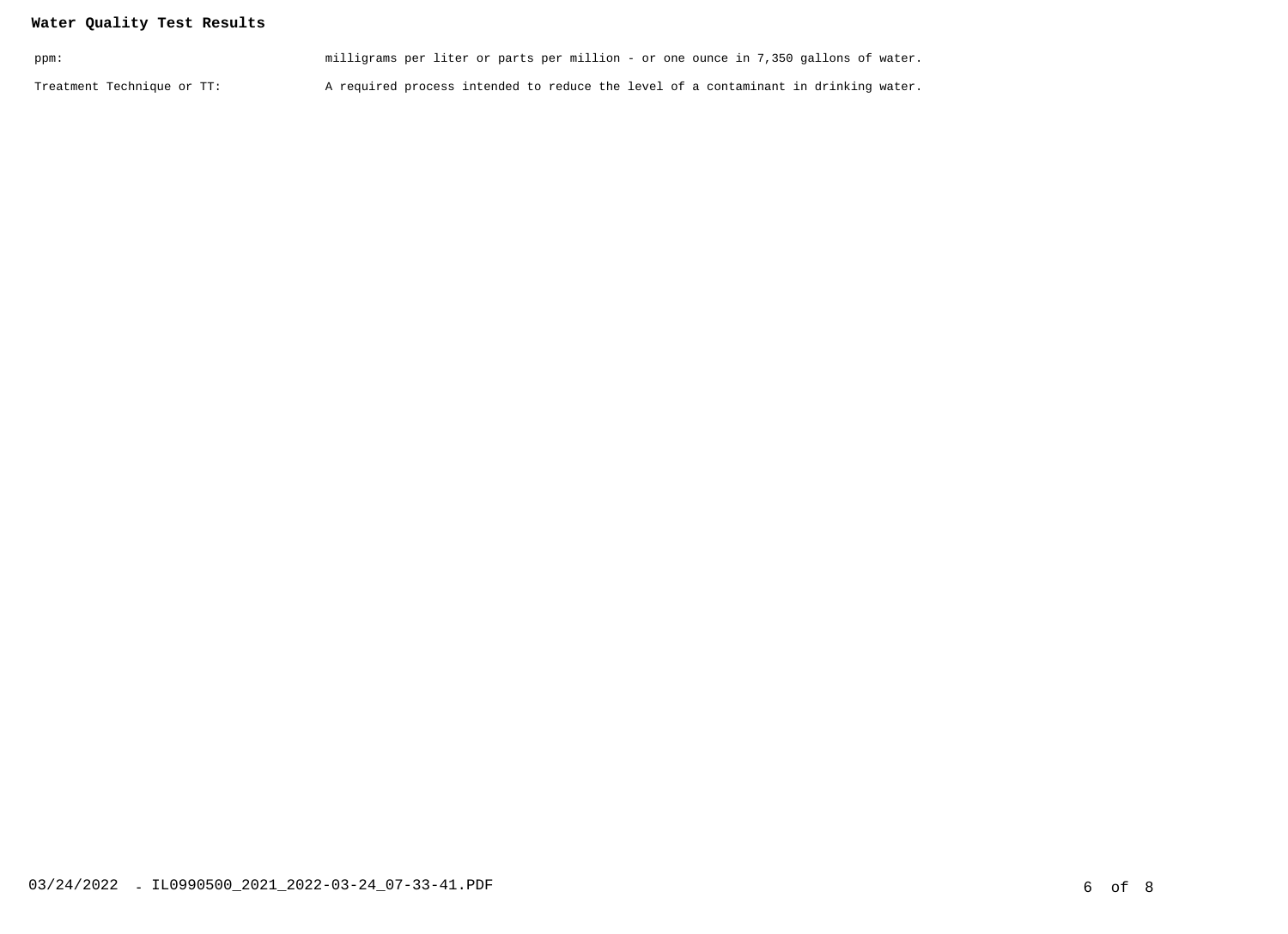#### **Regulated Contaminants**

| Disinfectants and<br>Disinfection By-<br>Products | Collection<br>Date | Highest Level<br>Detected | Range of Levels<br>Detected               | MCLG                     | MCL            | Units |              | Violation Likely Source of Contamination                                                                                         |
|---------------------------------------------------|--------------------|---------------------------|-------------------------------------------|--------------------------|----------------|-------|--------------|----------------------------------------------------------------------------------------------------------------------------------|
| Chlorine                                          | 12/31/2021         | 1.2                       | $1 - 1.5$                                 | $MRDLG = 4$              | $MRDL = 4$     | ppm   | $_{\rm N}$   | Water additive used to control microbes.                                                                                         |
| Haloacetic Acids<br>(HAA5)                        | 2021               | 8                         | $0.678 - 8.24$                            | No goal for<br>the total | 60             | ppb   | $_{\rm N}$   | By-product of drinking water disinfection.                                                                                       |
| Total Trihalomethanes<br>(TTHM)                   | 2021               | 47                        | $6.58 - 46.7$                             | No goal for<br>the total | 80             | ppb   | $_{\rm N}$   | By-product of drinking water disinfection.                                                                                       |
| Inorganic<br>Contaminants                         | Collection<br>Date | Highest Level<br>Detected | Range of Levels<br>Detected               | MCLG                     | $\sf MCL$      | Units | Violation    | Likely Source of Contamination                                                                                                   |
| Barium                                            | 10/19/2020         | 0.0632                    | $0.0318 - 0.0632$                         | $\overline{a}$           | $\overline{a}$ | ppm   | N            | Discharge of drilling wastes; Discharge from<br>metal refineries; Erosion of natural deposits.                                   |
| Chromium                                          | 10/19/2020         | 4.3                       | $4.08 - 4.3$                              | 100                      | 100            | ppb   | N            | Discharge from steel and pulp mills; Erosion<br>of natural deposits.                                                             |
| Fluoride                                          | 10/19/2020         | 1.26                      | $0.971 - 1.26$                            | $\overline{4}$           | 4.0            | ppm   | N            | Erosion of natural deposits; Water additive<br>which promotes strong teeth; Discharge from<br>fertilizer and aluminum factories. |
| Iron                                              | 10/19/2020         | 0.0859                    | $0 - 0.0859$                              |                          | 1.0            | ppm   | N            | This contaminant is not currently regulated by<br>the USEPA. However, the state regulates.<br>Erosion of natural deposits.       |
| Manganese                                         | 10/19/2020         | 5.19                      | $1.79 - 5.19$                             | 150                      | 150            | ppb   | N            | This contaminant is not currently regulated by<br>the USEPA. However, the state regulates.<br>Erosion of natural deposits.       |
| Nitrate [measured as<br>Nitrogen]                 | 2021               | 0.05                      | $0.05 - 0.05$                             | 10                       | 10             | ppm   | $\, {\rm N}$ | Runoff from fertilizer use; Leaching from<br>septic tanks, sewage; Erosion of natural<br>deposits.                               |
| Nitrite [measured as<br>Nitrogen]                 | 2021               | 0.05                      | $0.025 - 0.05$                            | $\mathbf{1}$             | $\mathbf{1}$   | ppm   | N            | Runoff from fertilizer use; Leaching from<br>septic tanks, sewage; Erosion of natural<br>deposits.                               |
| Selenium                                          | 10/19/2020         | 3.59                      | $0 - 3.59$                                | 50                       | 50             | ppb   | $_{\rm N}$   | Discharge from petroleum and metal refineries;<br>Erosion of natural deposits; Discharge from<br>mines.                          |
| Sodium                                            | 10/19/2020         | 57.5                      | $55.2 - 57.5$                             |                          |                | ppm   | $_{\rm N}$   | Erosion from naturally occuring deposits.<br>Used in water softener regeneration.                                                |
| Radioactive<br>Contaminants                       | Collection<br>Date | Detected                  | Highest Level Range of Levels<br>Detected | MCLG                     | MCL            | Units | Violation    | Likely Source of Contamination                                                                                                   |